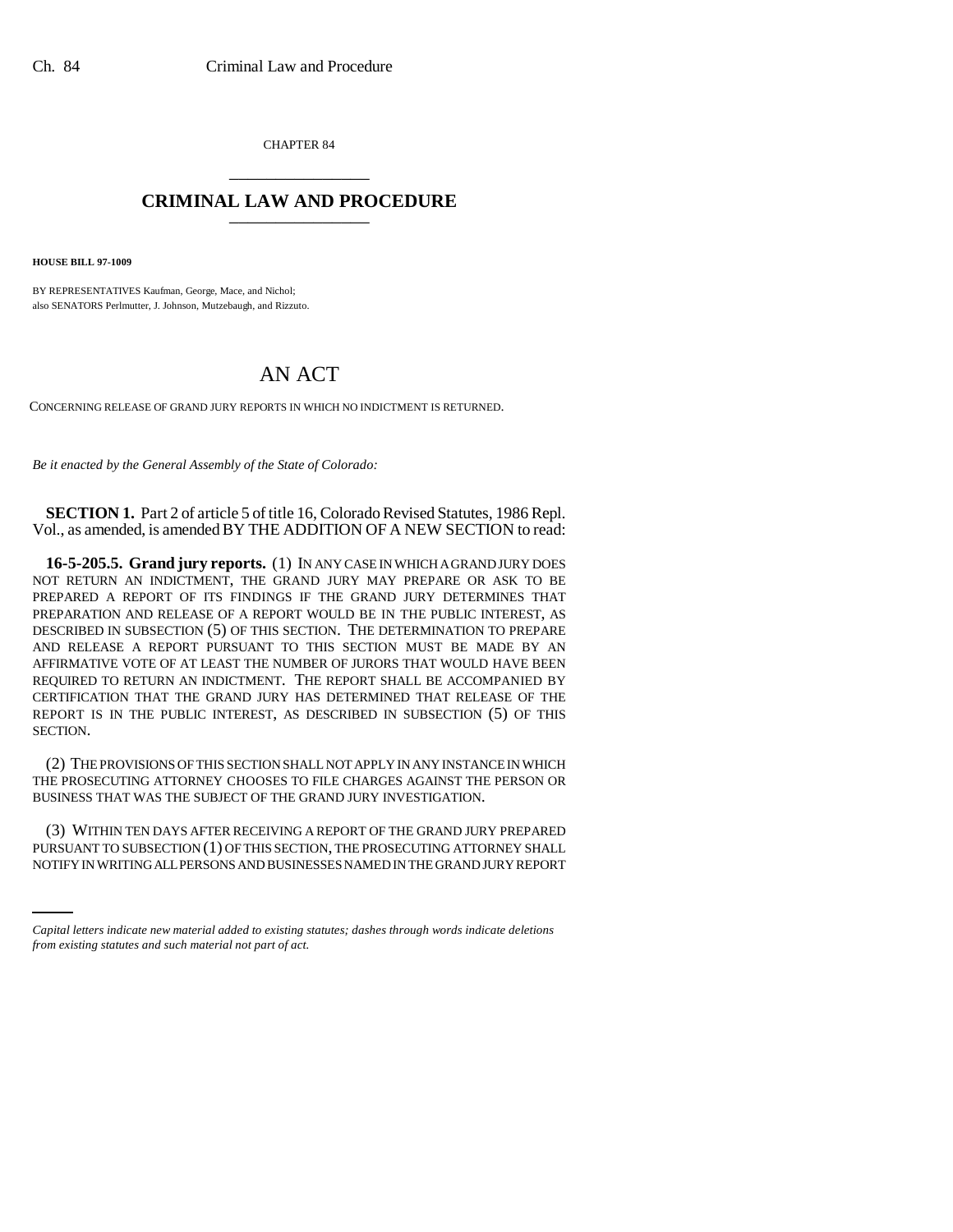TO GIVE SUCH PERSONS AND BUSINESSES AN OPPORTUNITY TO REVIEW THE GRAND JURY REPORT AND PREPARE A RESPONSE TO BE SUBMITTED TO THE COURT WITH THE GRAND JURY REPORT. SUCH NOTICE SHALL BE BY PERSONAL SERVICE OR BY CERTIFIED MAIL RETURN RECEIPT REQUESTED. ANY RESPONSES SHALL BE SUBMITTED TO THE PROSECUTING ATTORNEY WITHIN TEN DAYS AFTER NOTIFICATION.

(4) UPON COMPLETION OF THE TIME FOR SUBMITTING RESPONSES, THE PROSECUTING ATTORNEY SHALL SUBMIT THE GRAND JURY REPORT TO THE COURT, TOGETHER WITH THE CERTIFICATION OF PUBLIC INTEREST AND ANY RESPONSES THAT MAY HAVE BEEN SUBMITTED. THE COURT SHALL EXAMINE THE REPORT AND MAKE AN ORDER ACCEPTING AND FILING THE REPORT, INCLUDING THE CERTIFICATION AND ANY RESPONSES THAT THE RESPONDENT, BY WRITTEN NOTICE TO THE PROSECUTING ATTORNEY AND THE COURT, HAS AGREED TO RELEASE, AS A PUBLIC RECORD ONLY IF THE COURT IS SATISFIED THAT:

(a) THE GRAND JURY AND THE PROSECUTING ATTORNEY WERE ACTING WITHIN THE STATUTORY JURISDICTION OF SUCH PERSONS IN CONVENING THE GRAND JURY; AND

(b) THE GRAND JURY FOREMAN AND THE PROSECUTING ATTORNEY HAVE VERIFIED ON THE RECORD THAT:

(I) THE CERTIFICATION OF PUBLIC INTEREST BY THE GRAND JURY COMPLIES WITH THE PROVISIONS OF SUBSECTION (5) OF THIS SECTION; AND

(II) THE REPORT IS BASED ON FACTS REVEALED IN THE COURSE OF THE GRAND JURY INVESTIGATION AND IS SUPPORTED BY A PREPONDERANCE OF THE EVIDENCE; AND

(III) THE REPORT DOES NOT CONTAIN MATERIAL THE SOLE EFFECT OF WHICH IS TO RIDICULE OR ABUSE A PERSON OR BUSINESS OR TO SUBJECT SUCH PERSON OR BUSINESS TO PUBLIC DISGRACE OR EMBARRASSMENT; AND

(IV) THE REPORT DOES NOT CONTAIN MATERIAL THAT IS PERSONAL IN NATURE THAT DOES NOT RELATE TO ANY LAWFUL INQUIRY; AND

(V) NO CONFIDENTIALITY AGREEMENT WILL BE VIOLATED AND THE IDENTITY OF NO CONFIDENTIAL INFORMANT WILL BE DISCLOSED IN MAKING SUCH GRAND JURY REPORT PUBLIC; AND

(VI) THE FILING OF SUCH REPORT AS A PUBLIC RECORD DOES NOT PREJUDICE THE FAIR CONSIDERATION OF A CRIMINAL MATTER.

(5) RELEASE OF A GRAND JURY REPORT PURSUANT TO THIS SECTION MAY BE DEEMED TO BE IN THE PUBLIC INTEREST ONLY IF THE REPORT ADDRESSES ONE OR MORE OF THE FOLLOWING:

(a) ALLEGATIONS OF THE MISUSE OR MISAPPLICATION OF PUBLIC FUNDS;

(b) ALLEGATIONS OF ABUSE OF AUTHORITY BY A PUBLIC SERVANT, AS DEFINED IN SECTION 18-1-901 (3) (o), C.R.S., OR A PEACE OFFICER, AS DEFINED IN SECTION 18-1-901 (3) (l), C.R.S.;